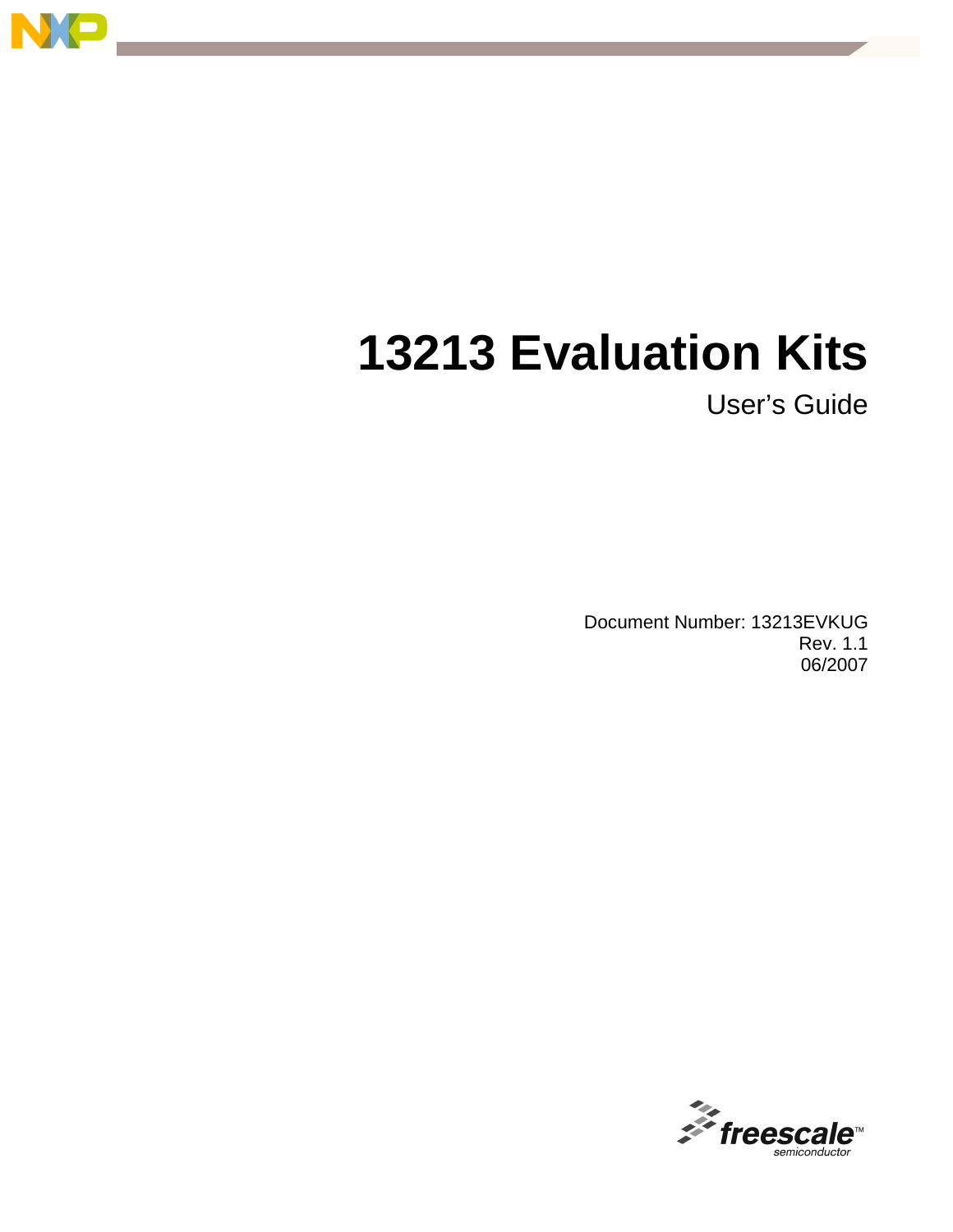

#### *How to Reach Us:*

**Home Page:** www.freescale.com

**E-mail:** support@freescale.com

#### **USA/Europe or Locations Not Listed:**

Freescale Semiconductor Technical Information Center, CH370 1300 N. Alma School Road Chandler, Arizona 85224 +1-800-521-6274 or +1-480-768-2130 support@freescale.com

#### **Europe, Middle East, and Africa:**

Freescale Halbleiter Deutschland GmbH Technical Information Center Schatzbogen 7 81829 Muenchen, Germany +44 1296 380 456 (English) +46 8 52200080 (English) +49 89 92103 559 (German) +33 1 69 35 48 48 (French) support@freescale.com

#### **Japan:**

Freescale Semiconductor Japan Ltd. Headquarters ARCO Tower 15F 1-8-1, Shimo-Meguro, Meguro-ku, Tokyo 153-0064, Japan 0120 191014 or +81 3 5437 9125 support.japan@freescale.com

#### **Asia/Pacific:**

Freescale Semiconductor Hong Kong Ltd. Technical Information Center 2 Dai King Street Tai Po Industrial Estate Tai Po, N.T., Hong Kong +800 2666 8080 support.asia@freescale.com

*For Literature Requests Only***:** Freescale Semiconductor Literature Distribution Center P.O. Box 5405 Denver, Colorado 80217 1-800-521-6274 or 303-675-2140 Fax: 303-675-2150 LDCForFreescaleSemiconductor@hibbertgroup.com

Information in this document is provided solely to enable system and software implementers to use Freescale Semiconductor products. There are no express or implied copyright licenses granted hereunder to design or fabricate any integrated circuits or integrated circuits based on the information in this document.

Freescale Semiconductor reserves the right to make changes without further notice to any products herein. Freescale Semiconductor makes no warranty, representation or guarantee regarding the suitability of its products for any particular purpose, nor does Freescale Semiconductor assume any liability arising out of the application or use of any product or circuit, and specifically disclaims any and all liability, including without limitation consequential or incidental damages. "Typical" parameters that may be provided in Freescale Semiconductor data sheets and/or specifications can and do vary in different applications and actual performance may vary over time. All operating parameters, including "Typicals", must be validated for each customer application by customer's technical experts. Freescale Semiconductor does not convey any license under its patent rights nor the rights of others. Freescale Semiconductor products are not designed, intended, or authorized for use as components in systems intended for surgical implant into the body, or other applications intended to support or sustain life, or for any other application in which the failure of the Freescale Semiconductor product could create a situation where personal injury or death may occur. Should Buyer purchase or use Freescale Semiconductor products for any such unintended or unauthorized application, Buyer shall indemnify and hold Freescale Semiconductor and its officers, employees, subsidiaries, affiliates, and distributors harmless against all claims, costs, damages, and expenses, and reasonable attorney fees arising out of, directly or indirectly, any claim of personal injury or death associated with such unintended or unauthorized use, even if such claim alleges that Freescale Semiconductor was negligent regarding the design or manufacture of the part.

Freescale™ and the Freescale logo are trademarks of Freescale Semiconductor, Inc. All other product or service names are the property of their respective owners.

© Freescale Semiconductor, Inc. 2005, 2006, 2007. All rights reserved.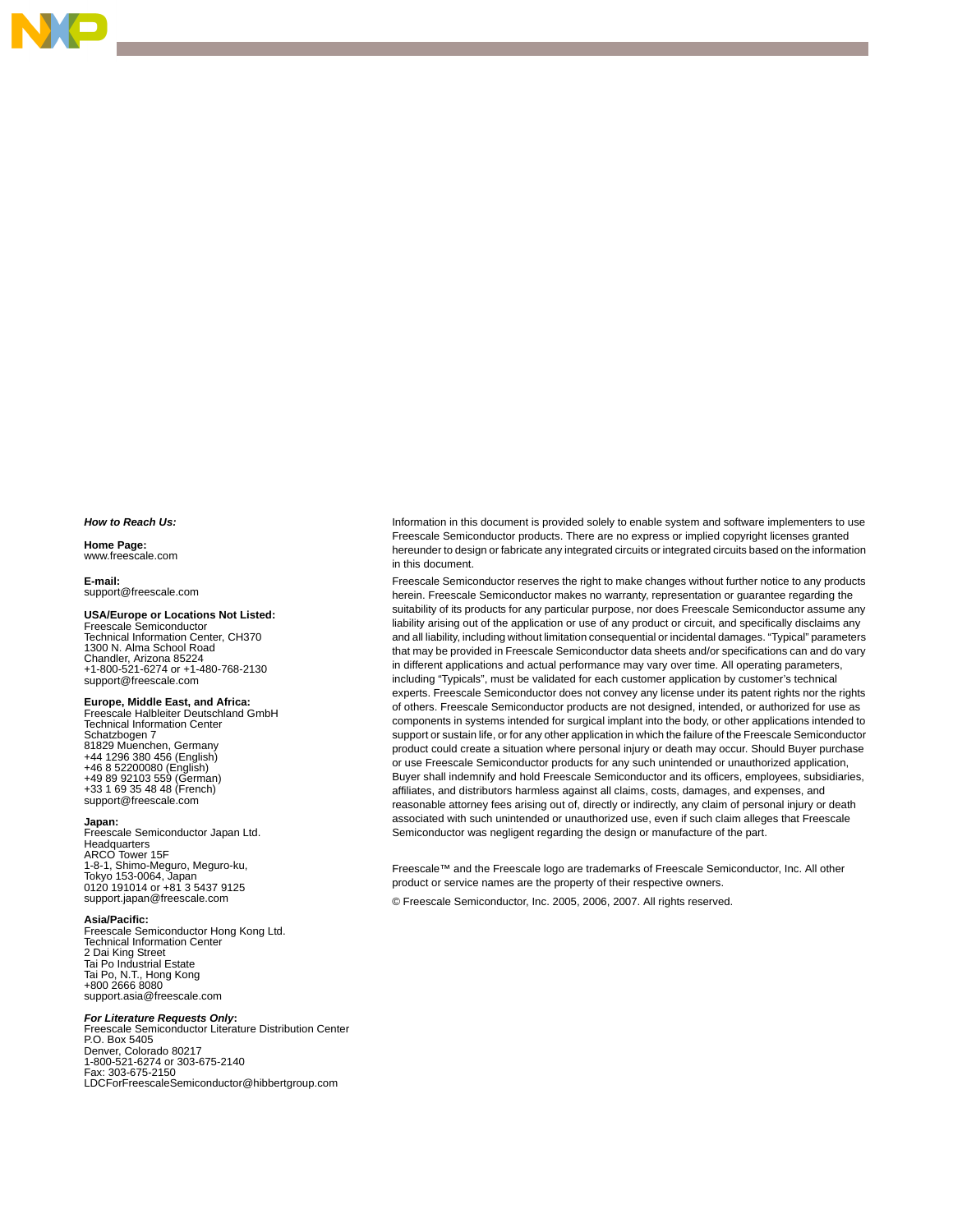## **Contents**

NP

### **[About This Book](#page-4-0)**

#### **Chapter 1 [Safety Information](#page-8-0)**

#### **Chapter 2 [13213 Kits Board Overview](#page-10-0)**

### **Chapter 3 [Evaluation Kit Demonstration Applications](#page-16-0)**

#### **Chapter 4 [Solution Development](#page-18-0)**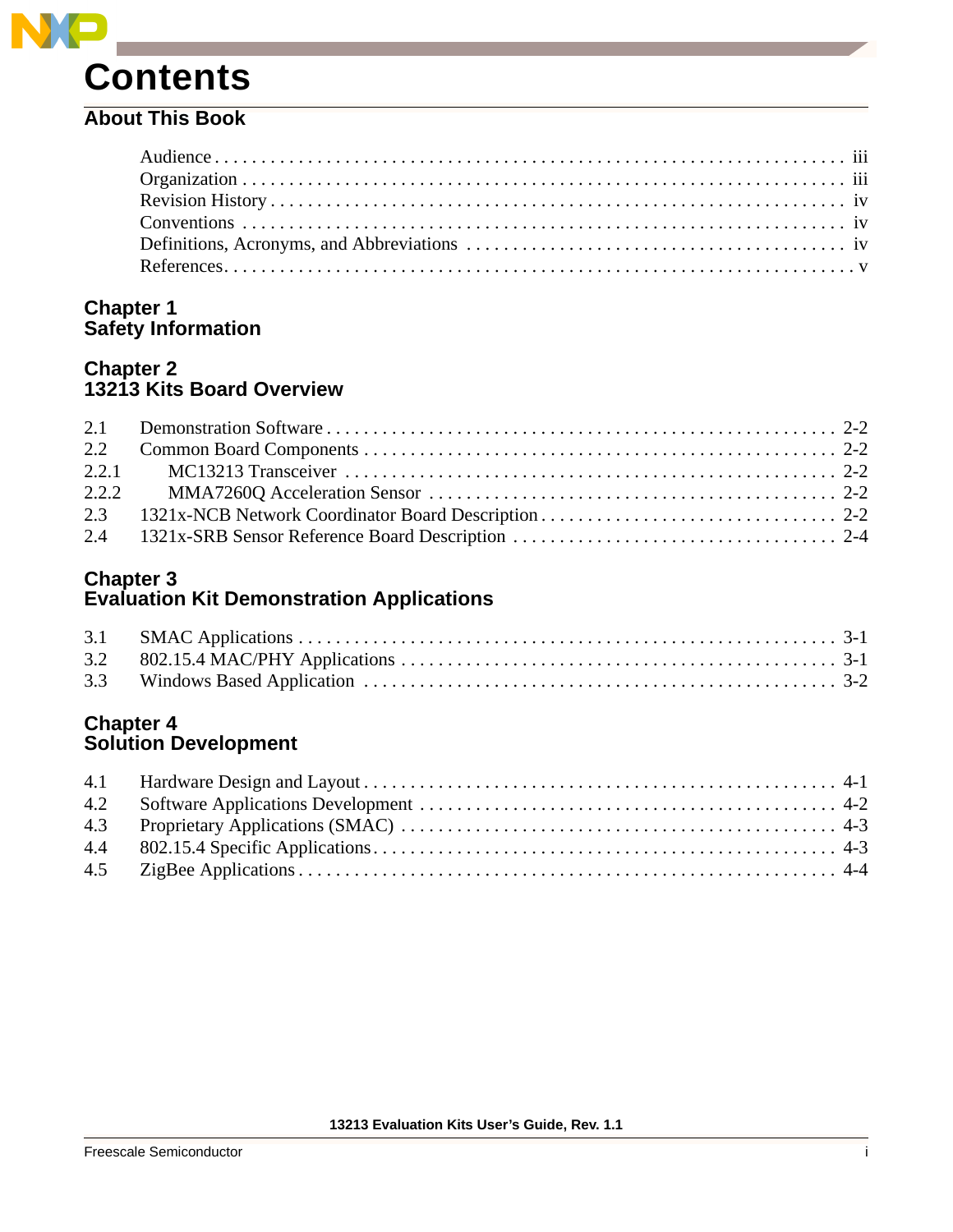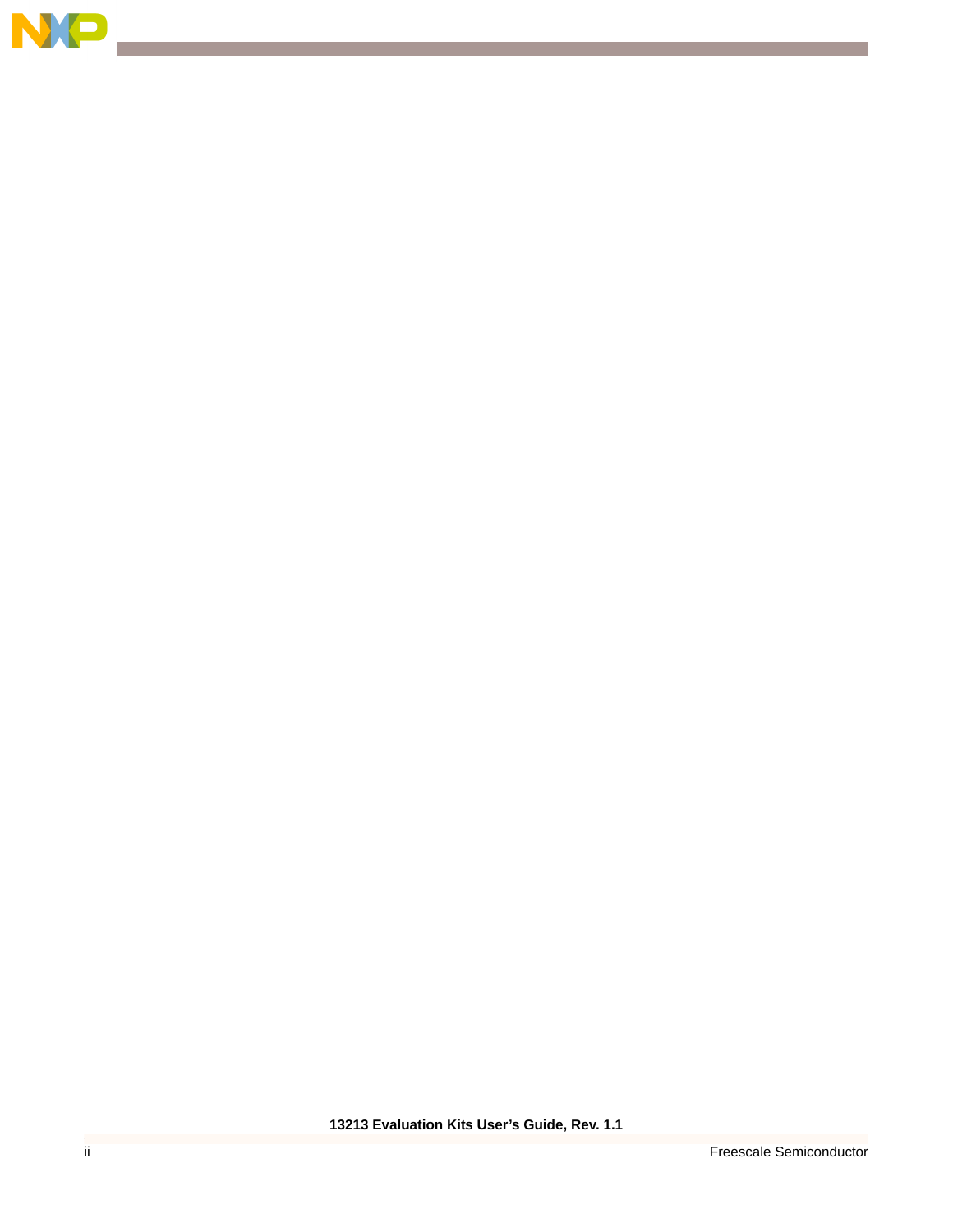

### <span id="page-4-0"></span>About This Book

This guide provides a detailed description of how to use the Freescale IEEE<sup>®</sup>, 802.15.4/ZigBee™ Kits. There are three different kits that contain different hardware. This allows users to build systems with varying levels of complexity as needed.

The software is available on the Freescale BeeKit Wireless Connectivity Tookit CD. See the *BeeKit Wireless Connectivity Toolkit User's Guide* (BKWCTKUG) for software installation details.

The three kits are listed in order of complexity:

- 13213-Development Starter Kit (DSK) This kit contains two 1321x-SRB boards. (Peer-to-peer link or other custom applications.)
- 13213-Network Starter Kit (NSK) This kit contains one 1321x-NCB and two 1321x-SRB boards. Peer to Peer link, Star network, or other applications.
- 13213-Evaluations Kit (EVK) This kit contains three 1321x-NCB and four 1321x-SRB boards. Peer to Peer link, Star network, Clustertree network or other applications.

The 13213 kits provide a flexible demonstration and development environment for the Freescale ZigBee family of products. In addition to the hardware, the kit provides utilities and sample applications that demonstrate functionality from simple proprietary applications, 802.15.4 applications, all the way to full ZigBee compatible solutions.

For more information about the use of the Freescale Test Tool, including the Test Tool Embedded Bootloader application, see the Freescale *Test Tool User's Guide* (TTUG).

### <span id="page-4-1"></span>Audience

This document is intended for software, hardware, and system engineers who are developing their products or software applications making use of the MC1321x 2.4 GHz transceiver to achieve wireless connectivity capability. The MC1321x is compliant with the IEEE 802.15.4 and the ZigBee standards.

### <span id="page-4-2"></span>**Organization**

This document is organized into 7 chapters.

| Chapter 1 | <b>Safety Information</b> - This chapter provides operating guidelines for the 13213<br>Kit.                                                  |
|-----------|-----------------------------------------------------------------------------------------------------------------------------------------------|
| Chapter 2 | 13213 Kits Board Overview - This chapter describes the evaluation boards that<br>ship with the 13213 Kits.                                    |
| Chapter 3 | <b>Evaluation Kit Demonstration Applications - This chapter describes the</b><br>various demonstration applications pre-loaded on the boards. |
| Chapter 6 | <b>Solution Development</b> - This chapter shows users how to begin development of<br>an MC1321x system solution.                             |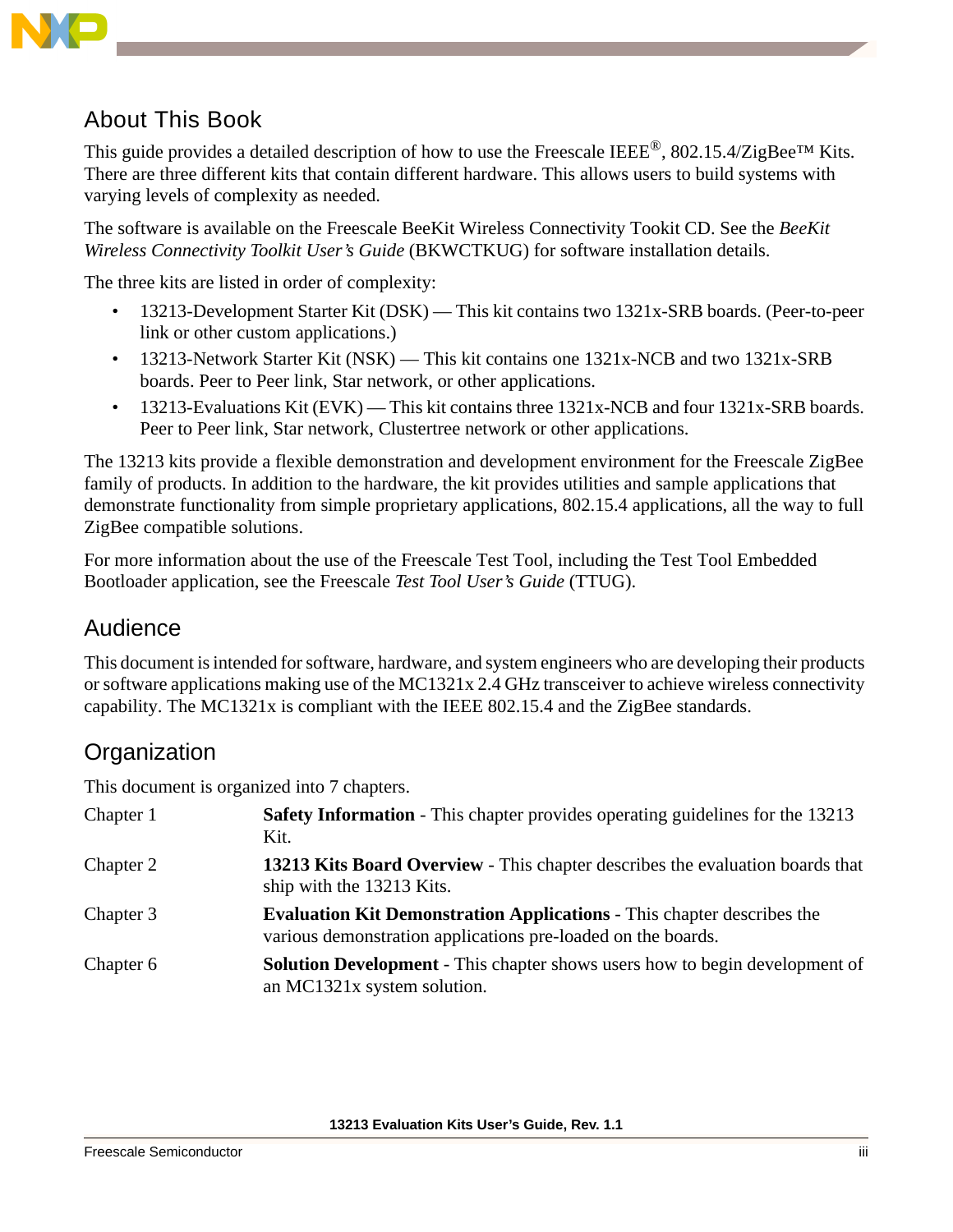

### <span id="page-5-0"></span>Revision History

The following table summarizes revisions to this document since the previous release (Rev. 1.0).

| Location          | <b>Revision</b>            |
|-------------------|----------------------------|
| l Entire Document | Removed Test Tool chapters |

### <span id="page-5-1"></span>**Conventions**

This document uses the following notational conventions:

- Courier monospaced type indicate commands, command parameters, code examples, expressions, datatypes, and directives.
- *Italic type* indicates replaceable command parameters.
- All source code examples are in C.

### <span id="page-5-2"></span>Definitions, Acronyms, and Abbreviations

The following list defines the acronyms and abbreviations used in this document.

| <b>ATD</b>      | Analog To Digital                                                     |
|-----------------|-----------------------------------------------------------------------|
| <b>BDM</b>      | <b>Background Debug Module</b>                                        |
| <b>CPU</b>      | <b>Central Processing Unit</b>                                        |
| <b>DSK</b>      | Development starter Kit                                               |
| <b>EEPROM</b>   | Electrical Erasable Programmable Read Only Memory                     |
| <b>ESD</b>      | <b>Electro Static Discharge</b>                                       |
| <b>EVK</b>      | <b>Evaluation Kit</b>                                                 |
| <b>GPIO</b>     | General Purpose Input Output                                          |
| <b>ICG</b>      | <b>Internal Clock Generation</b>                                      |
| <b>LDO</b>      | Low Drop Output                                                       |
| <b>MCU</b>      | Micro Controller Unit                                                 |
| <b>NCB</b>      | Network Coordinator Board                                             |
| <b>NSK</b>      | Network Starter Kit                                                   |
| <b>PC</b>       | <b>Personal Computer</b>                                              |
| <b>PCB</b>      | <b>Printed Circuit Board</b>                                          |
| <b>RAM</b>      | <b>Random Access Memory</b>                                           |
| RF              | Radio Frequency                                                       |
| Rx              | Receive                                                               |
| <b>SCI</b>      | <b>Serial Communication Interface</b>                                 |
| S <sub>19</sub> | S19' is the file extension used for the Freescale binary image format |
|                 |                                                                       |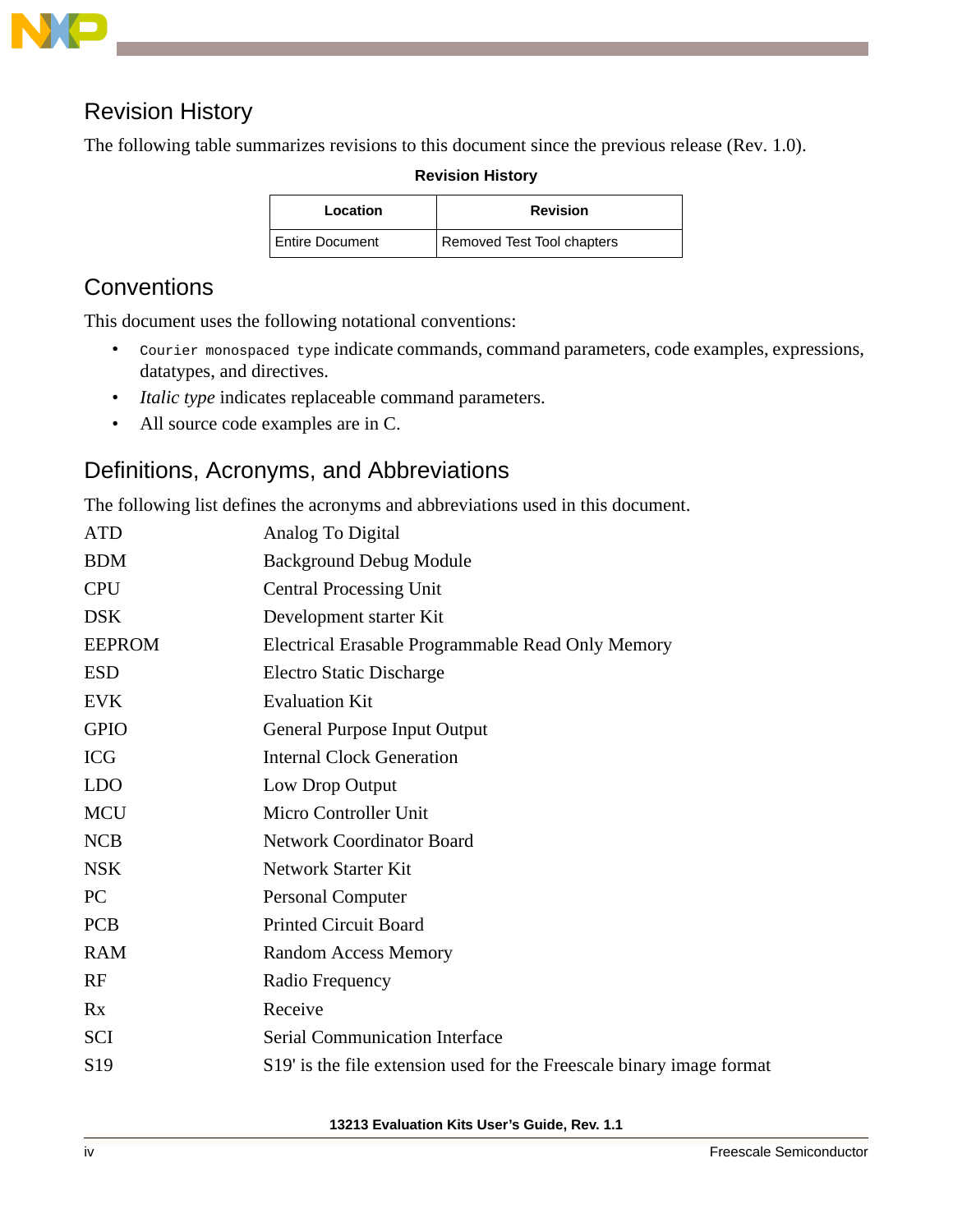

| Safe Mode Boot | The Embedded Bootloader boots up using safe default system values |
|----------------|-------------------------------------------------------------------|
| <b>HIWAVE</b>  | P&E HCS08 debugger GUI                                            |
| <b>CPROG</b>   | P&E HCS08 flash programming tool called from HIWAVE               |
| <b>SMA</b>     | SubMiniature version A                                            |
| <b>SPI</b>     | Serial Peripheral Interface                                       |
| <b>SRB</b>     | <b>Sensor Reference Board</b>                                     |
| Tx             | Transmit                                                          |
|                |                                                                   |

### <span id="page-6-0"></span>References

The following sources were referenced to produce this book:

- 1. ZigBee.hlp see Test Tool installation directory.\help
- 2. Freescale MC13213 Data Sheet, MC13213DS
- 3. Freescale Application Note, Handling MAC Address Erasure, AN2825
- 4. Freescale Application Note, ZigBee/802.15.4 Development Starter Kit, Quick Start Guide
- 5. Freescale Embedded Bootloader Reference Manual, MC13192EBRM
- 6. Freescale Accelerometer Demo Application, AN3232
- 7. Freescale Compact, Integrated Antennas, Designs and Applications, AN2731
- 8. IEEE™ 802.15.4 specification 1.0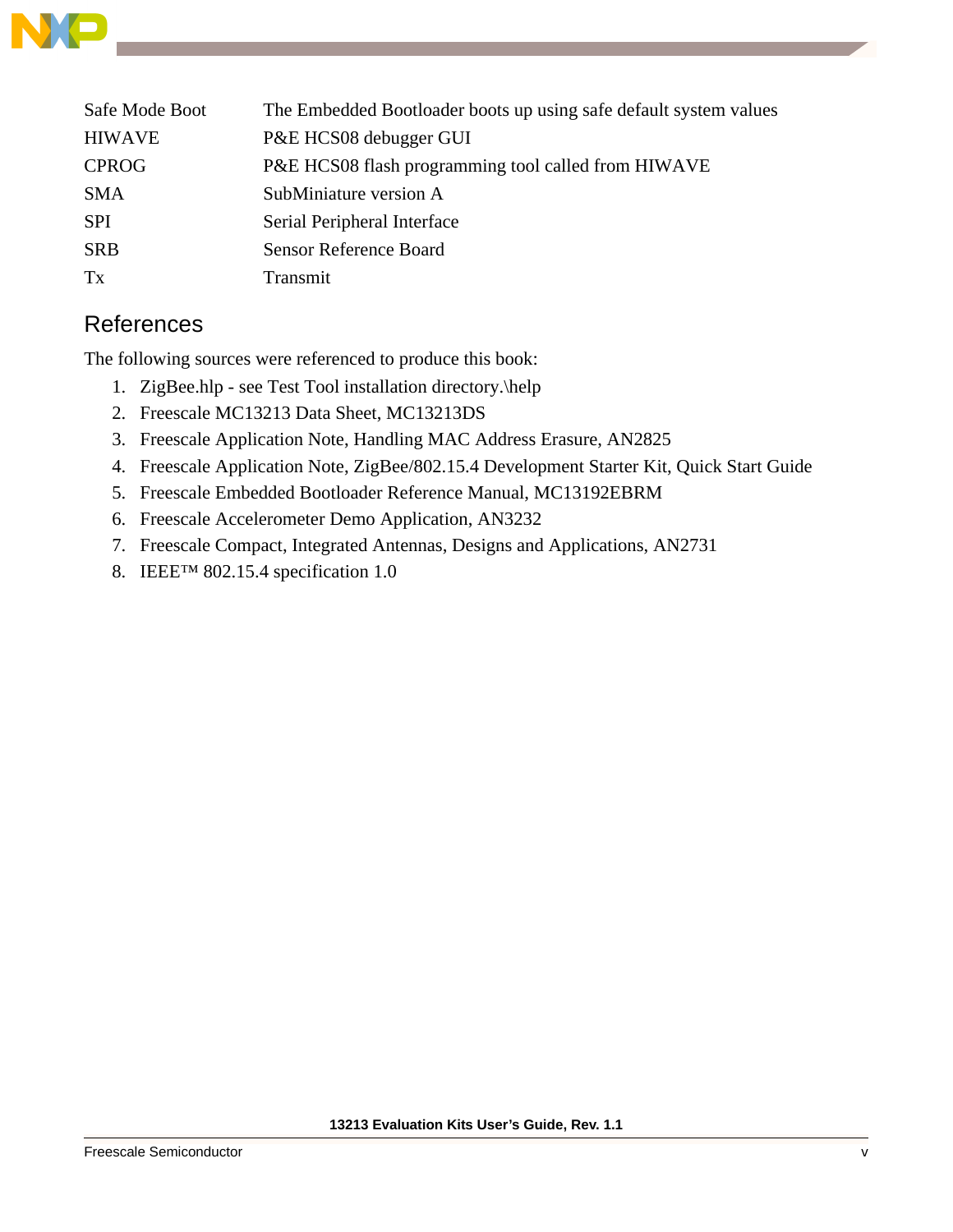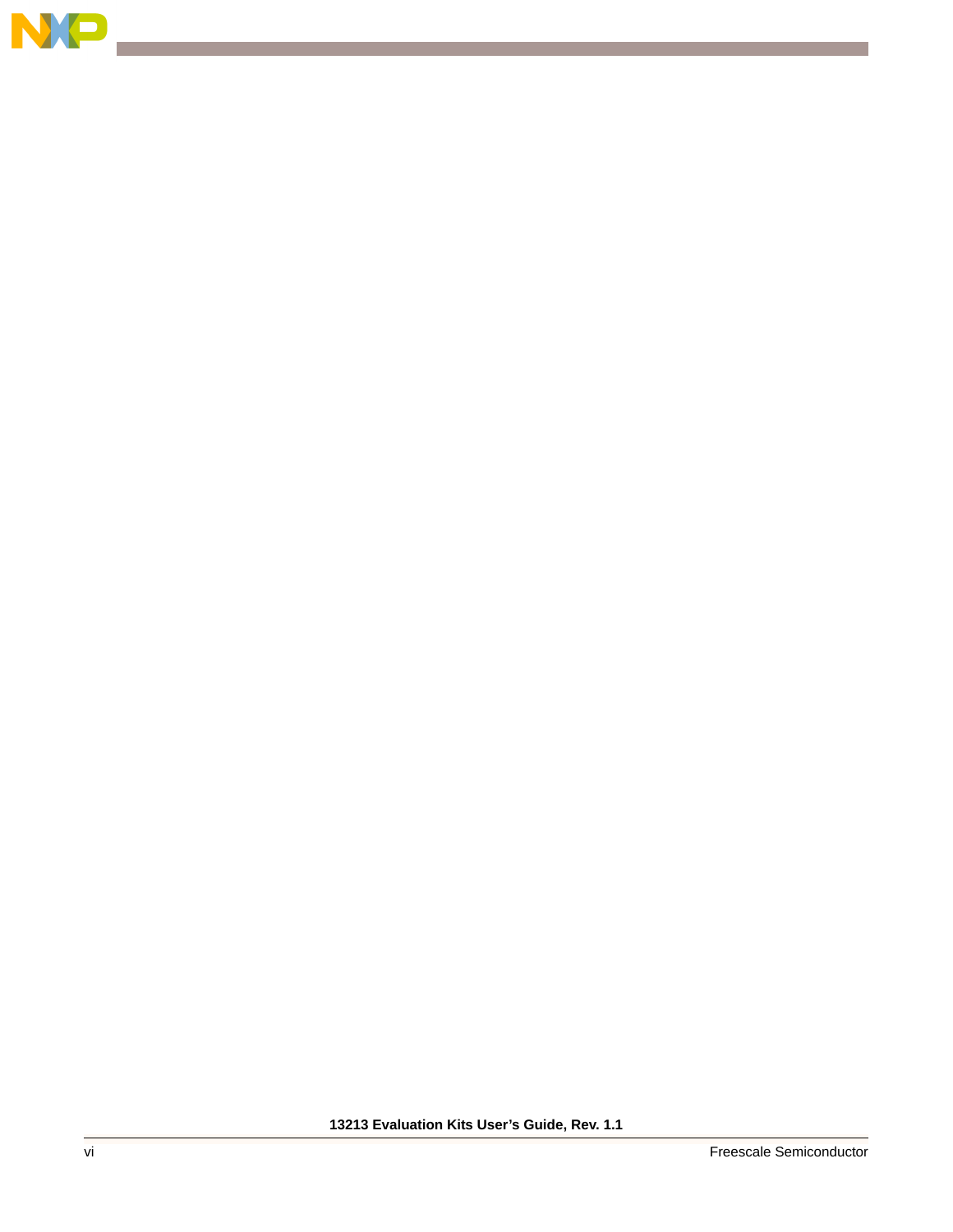

### <span id="page-8-0"></span>**Chapter 1 Safety Information**

Any modifications to this product may violate the rules of the Federal Communications Commission and make operation of the product unlawful.

#### 47 C.F.R. Sec. 15.21

This equipment has been tested and found to comply with the limits for a Class B digital device, pursuant to part 15 of the FCC Rules. These limits are designed to provide reasonable protection against harmful interference in a residential installation. This equipment generates uses and can radiate radio frequency energy and, if not installed and used in accordance with the instructions, may cause harmful interference to radio communications. However, there is no guarantee that interference will not occur in a particular installation. If this equipment does cause harmful interference to radio or television reception, which can be determined by turning the equipment off and on, the user is encouraged to try to correct the interference by one or more of the following measures:

- Reorient or relocate the receiving antenna.
- Increase the separation between the equipment and receiver.
- Connect the equipment into an outlet on a circuit different from that to which the receiver is connected.
- Consult the dealer or an experienced radio/TV technician for help.

#### 47 C.F.R. Sec.15.105(b)

This equipment complies with FCC radiation exposure limits set forth for an uncontrolled environment.

The antenna(s) used for this equipment must be installed to provide a separation distance of at least 8 inches (20cm) from all persons.

This device complies with Part 15 of the FCC Rules. Operation is subject to the following two conditions:

- 1. This device may not cause harmful interference.
- 2. This device must accept any interference received, including interference that may cause undesired operation.
- 3. This device is susceptible to electrostatic discharge (ESD) and surge phenomenon.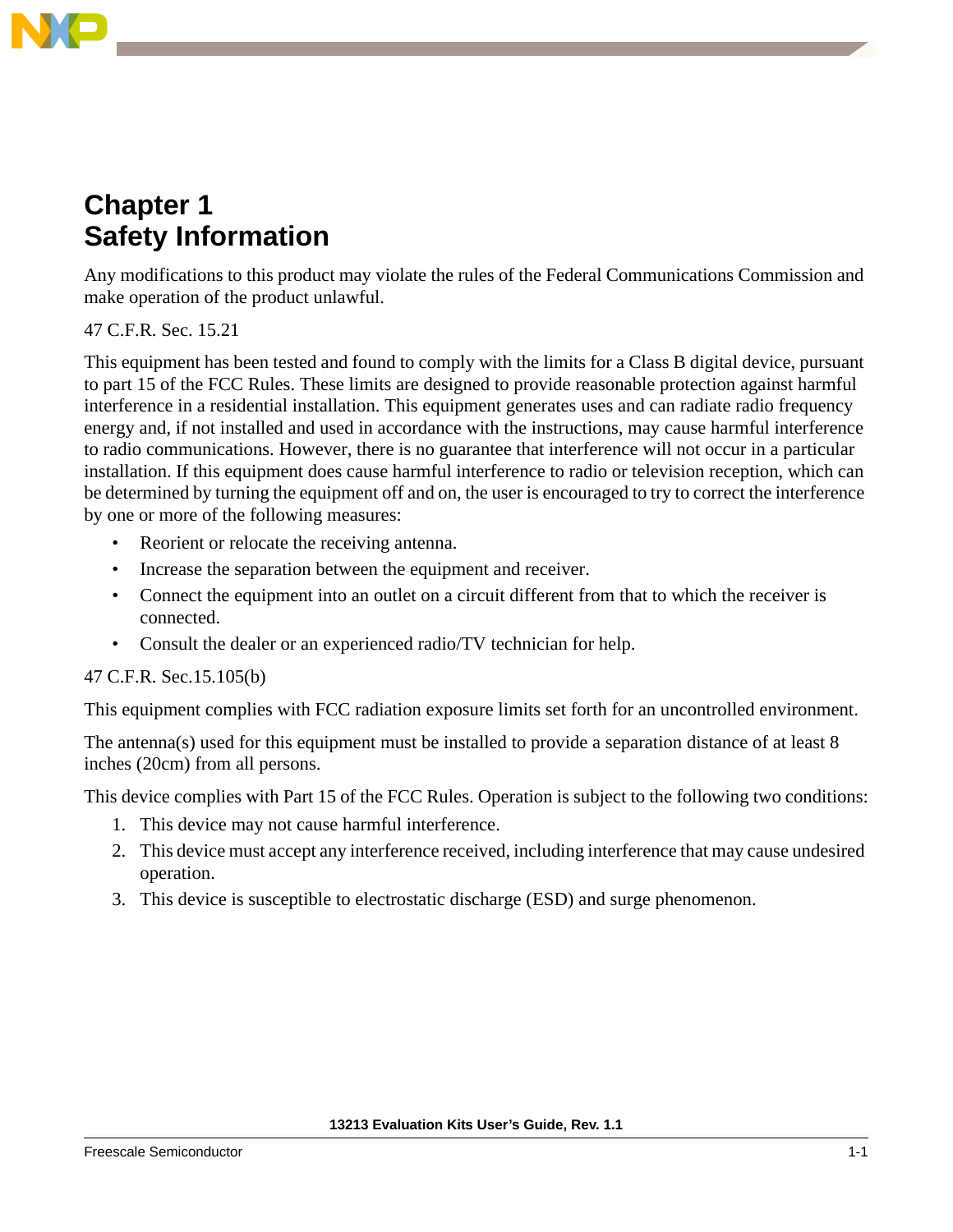

**Safety Information**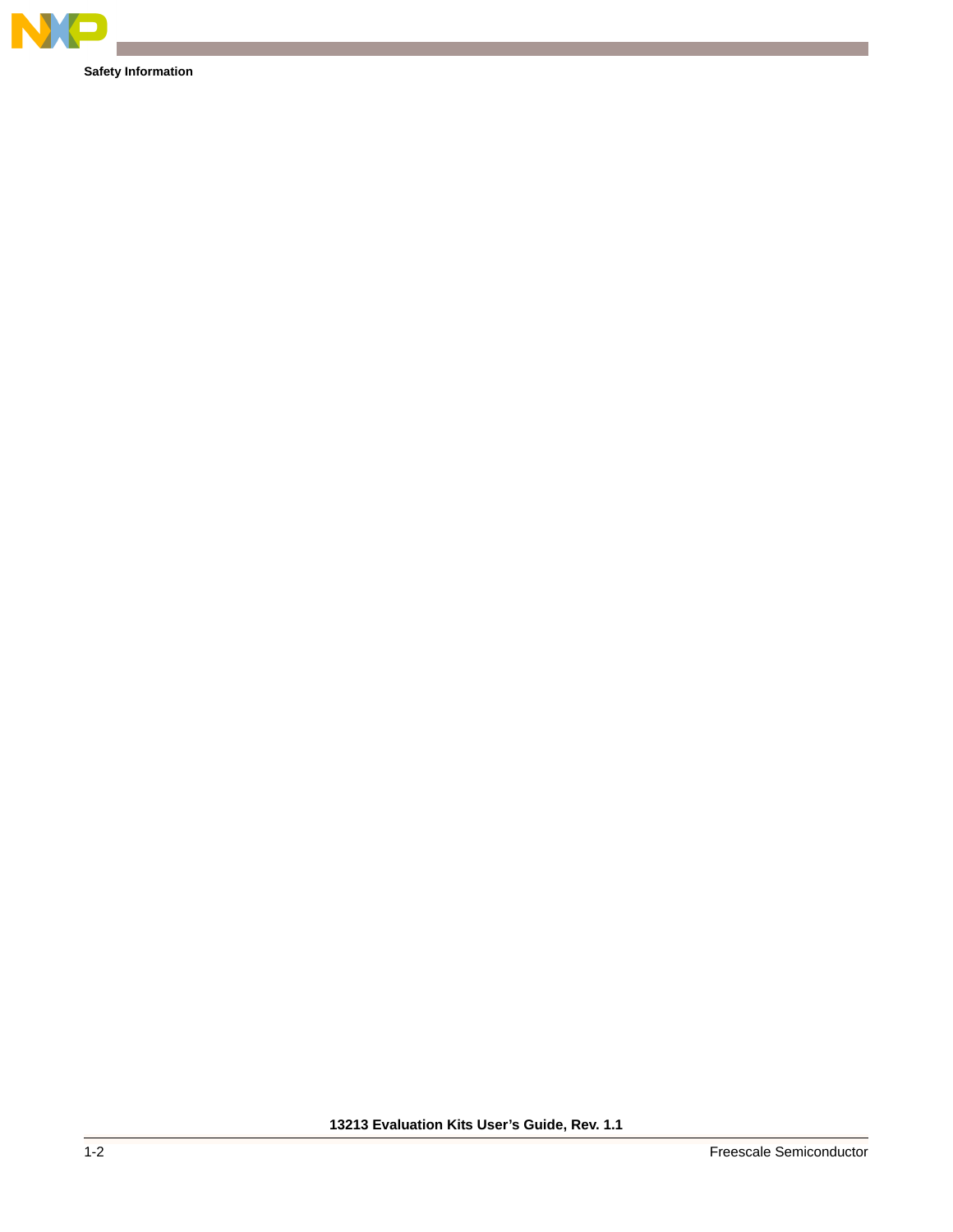

### <span id="page-10-0"></span>**Chapter 2 13213 Kits Board Overview**

The 13213 kits contains two different boards:

- 1321x-Sensor Reference Board (SRB)
- 1321x-Network Coordinator Board (NCB)

See the packing list shipped with the kit to determine exact kit contents.

These boards are delivered with pre-loaded demonstration applications. More applications can be uploaded with either the Embedded Bootloader utility which is located in the Freescale Test Tool application, or with CodeWarrior using the USB Multilink programmer (optional).

The CodeWarrior software is not required to run the demonstrations or utilities described in this guide. However, some applications are board dependent and will only run on specific target boards. Demonstration applications for the 1321x-NCB and the 1321x-SRB include:

- **SMAC** Applications
	- Basic Packet Error Rate (PER)
	- Wireless UART
	- Accelerometer
	- Range
	- Lighting
	- Test Mode
	- Repeater
	- Simple Protocol Test Client
	- Over the Air Programmer (OTAP)
- 802.15.4 MAC Applications
	- PTC Demonstration
	- 802.15.4 MyStarNetwork Demo
	- 802.15.4 MyWirelessApp Demo

#### **NOTE**

Additional applications can be run with the Freescale BeeStack software. For more information, refer to the appropriate Freescale BeeStack documentation.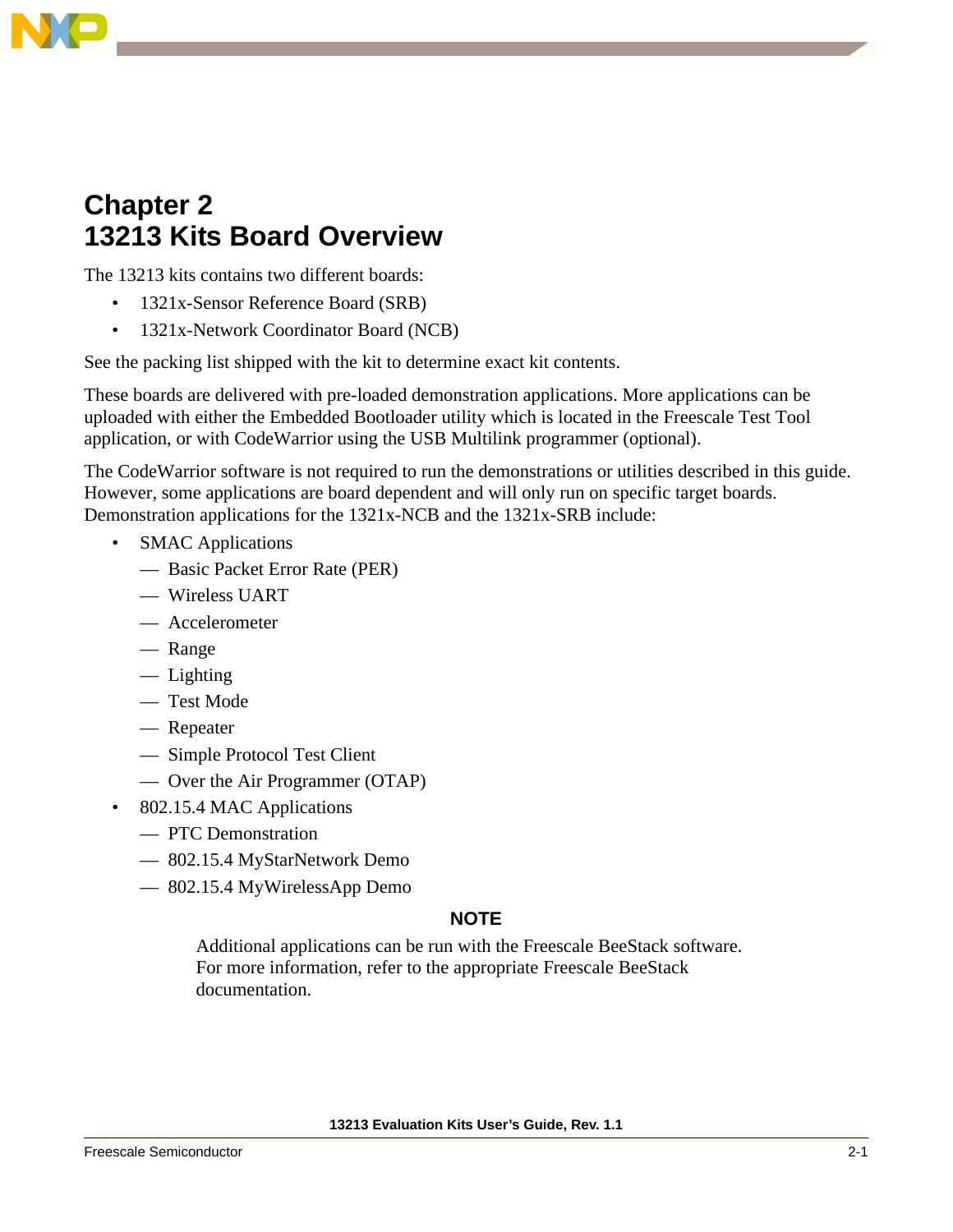

**13213 Kits Board Overview**

### <span id="page-11-0"></span>**2.1 Demonstration Software**

The demonstration software is available on the Freescale BeeKit Wireless Connectivity Toolkit CD. See the *BeeKit Wireless Connectivity Toolkit User's Guide* (BKWCTKUG) for software installation details.

See [Chapter 3, "Evaluation Kit Demonstration Applications"](#page-16-3) for a complete list of demonstration applications.

### <span id="page-11-1"></span>**2.2 Common Board Components**

### <span id="page-11-2"></span>**2.2.1 MC13213 Transceiver**

The MC13213 RF transceiver is an IEEE® 802.15.4-compliant radio operating in the 2.4 GHz ISM frequency band. The transceiver includes a low noise amplifier, 1mW nominal output power, voltage controlled oscillator (VCO), integrated transmit/receive switch, on-board power supply regulation, and full spread-spectrum encoding and decoding. The microcontroller unit is based on the HCS08 Family of Microcontrollers (MCU) and provides up to 60KB of flash memory and 4KB of RAM. The onboard MCU allows the communications stack and the application to reside on the same system-in-package (SIP). For additional information, see the MC13213DS data sheet at www.freescale.com/ZigBee.

### <span id="page-11-3"></span>**2.2.2 MMA7260Q Acceleration Sensor**

The MMA7260Q Acceleration Sensor provides the 1321x-SRB with unique applications to demonstrate wireless sensing solutions. For more information about the MMA7260Q sensor, see the data sheets included with the ZigBee EVK CD or visit www.freescale.com/sensors.

### <span id="page-11-4"></span>**2.3 1321x-NCB Network Coordinator Board Description**

The 1321x-NCB is an 802.15.4/ZigBee evaluation board based on the MC13213, 2.4GHz transceiver. The 1321x-NCB board provides both USB and RS232 UART connectivity to a PC for easy evaluation. The 1321x-NCB contains the following interfaces:

- 2.0 USB port
- 4 Push buttons (SW1, SW2, SW3, and SW4)
- 1 Reset button (Reset)
- 4 LED's (LED1, LED2, LED3, and LED4)
- One power switch (S100)
- SMA RF connector
- Printed F antenna (refer to AN2731/D for more information)
- 2x3 pin, Background Debug Module (BDM) connection allowing flash programming and in-circuit debug via the included USB Multilink Cable (see the USBMULTECHSUM/D document included in the kit for more details).
- Power connector (5-9 Volts), Note that the center pin in the DC-jack connector is positive (+).
- Battery holder, 2xAA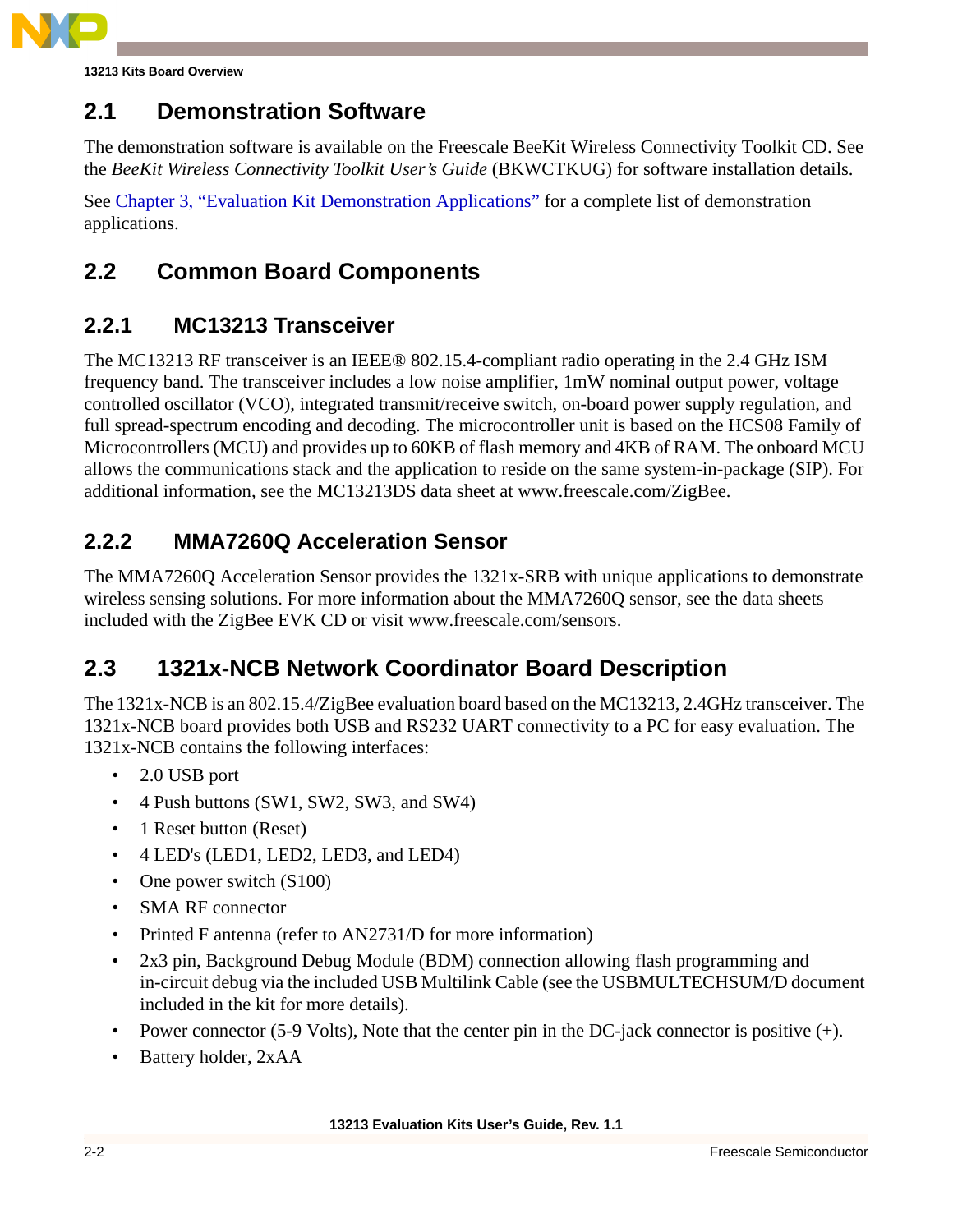

• Four 8-pin header strip for access to specific MCU and RF pins

[Figure 2-1](#page-12-0) shows the 1321x-NCB block diagram.



**Figure 2-1. NCB Block Diagram**

<span id="page-12-1"></span><span id="page-12-0"></span>[Figure 2-2](#page-12-1) shows the 1321x-NCB board.



**Figure 2-2. 1321x-NCB**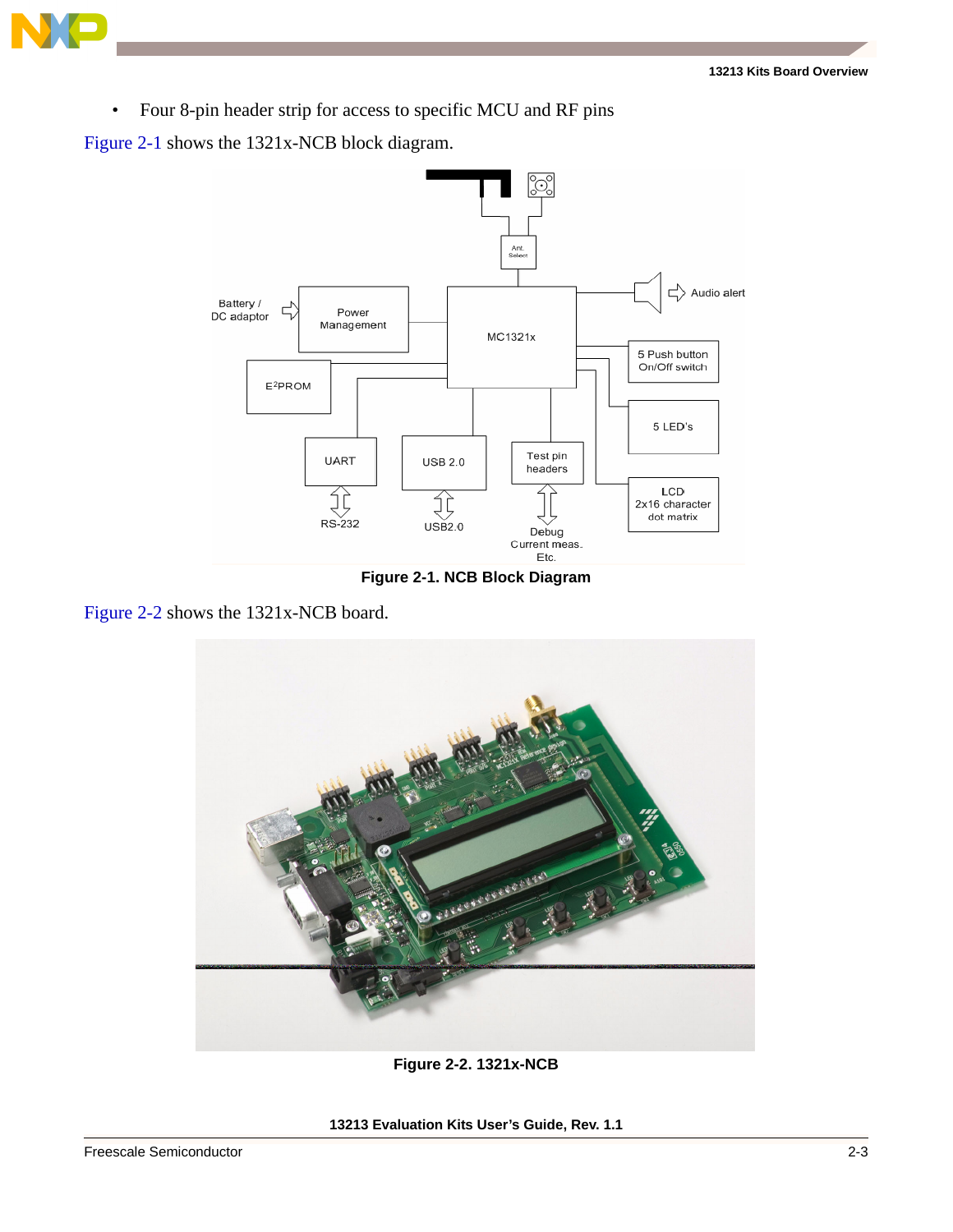

**13213 Kits Board Overview**

<span id="page-13-1"></span>[Table 2-1](#page-13-1) summarizes the 1321x-NCB board labels. For additional information about the board design, see the *13213-EVK Reference Manual* (1321xEVKRM)

| Name                | <b>Board Designation</b> |  |  |
|---------------------|--------------------------|--|--|
| LED <sub>1</sub>    | LED <sub>1</sub>         |  |  |
| LED <sub>2</sub>    | LED2                     |  |  |
| LED3                | LED3                     |  |  |
| LED4                | LED4                     |  |  |
| Button 1            | SW <sub>1</sub>          |  |  |
| Button 2            | SW <sub>2</sub>          |  |  |
| Button 3            | SW3                      |  |  |
| Button 4            | SW <sub>4</sub>          |  |  |
| <b>Reset Button</b> | Reset                    |  |  |
| Power ON/OFF        | S100                     |  |  |

**Table 2-1. NCB Board Labels**

### <span id="page-13-0"></span>**2.4 1321x-SRB Sensor Reference Board Description**

The 1321x-SRB is an 802.15.4/ZigBee evaluation board based on the MC13213, 2.4GHz transceiver. The 1321x-SRB board provides USB connectivity to a PC for easy evaluation. The 1321x-SRB contains the following interfaces:

- 2.0 USB port
- 4 Push buttons (SW1, SW2, SW3, and SW4)
- 1 Reset button (Reset)
- 4 LED's (LED1, LED2, LED3, and LED4)
- One power switch (S100)
- Printed F antenna (refer to AN2731/D for more information)
- 2x3 pin, Background Debug Module (BDM) connection allowing flash programming and in-circuit debug via the included USB Multilink Cable (see the USBMULTECHSUM/D document included in the kit for more details).
- Power connector (5-9 Volts), note that the center pin in the DC-jack connector is positive (+).
- Battery holder, 2xAA. However, if using the onboard AA battery pack to power the SRB and the temperature sensor is being used, the readings will not be accurate. To obtain more accurate readings, power the SRB through its on board DC power connector.
- 26-pin header strip for access to specific MCU and RF pins

[Figure 2-3](#page-14-0) shows the 1321x-SRB block diagram.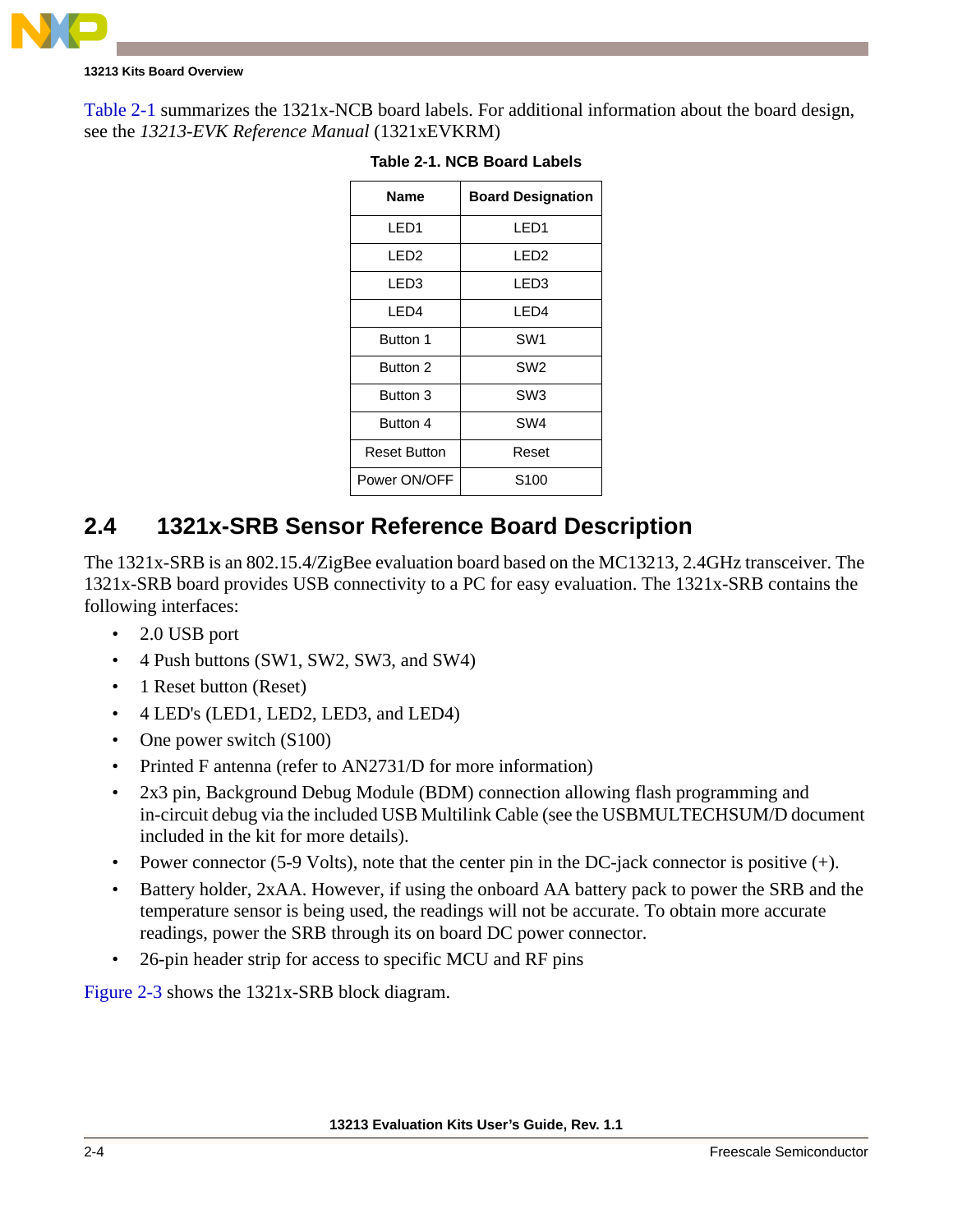





<span id="page-14-0"></span>[Figure 2-4](#page-14-1) shows the 1321x-SRB board.



**Figure 2-4. 1321x-SRB**

#### <span id="page-14-1"></span>**13213 Evaluation Kits User's Guide, Rev. 1.1**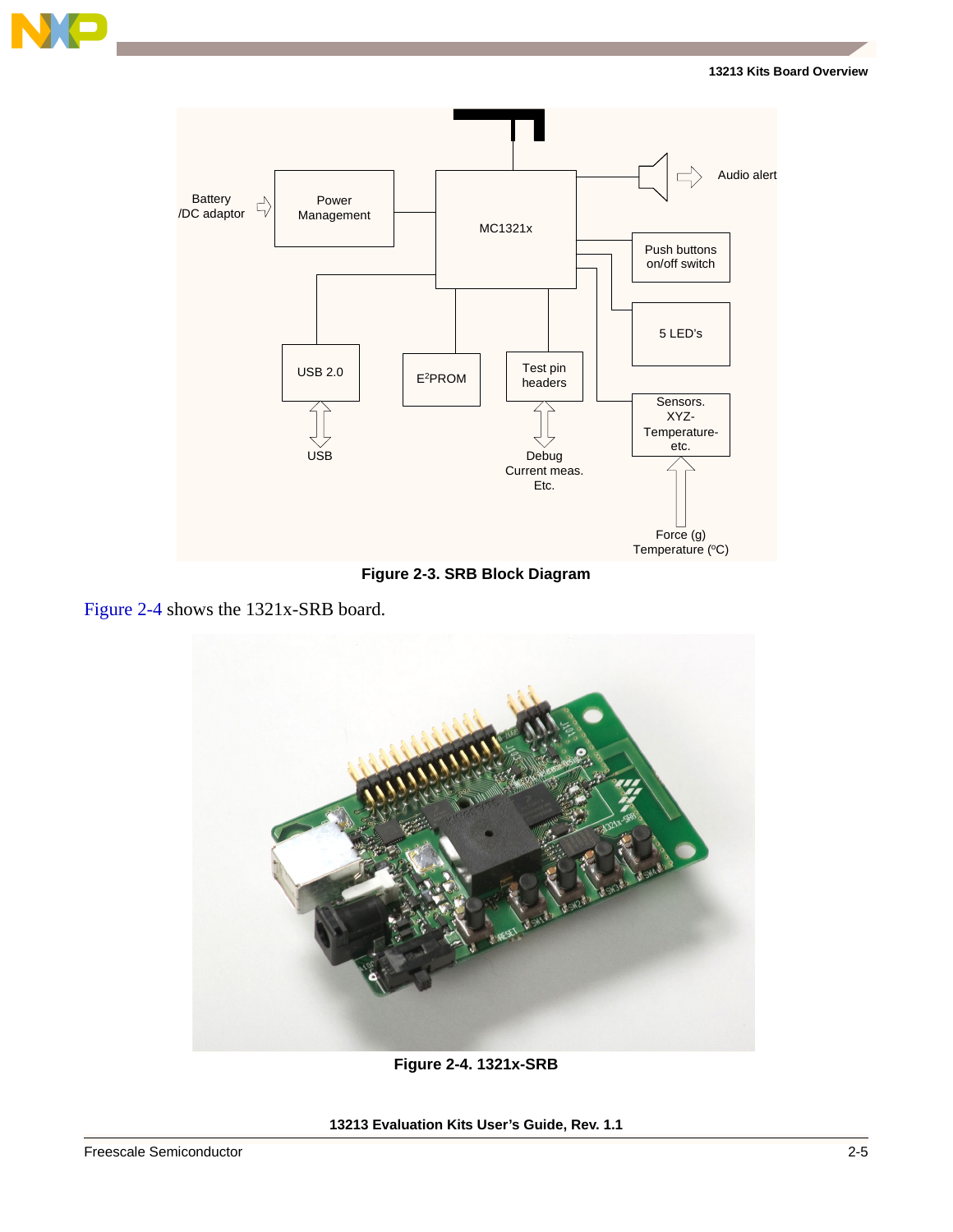

**13213 Kits Board Overview**

<span id="page-15-0"></span>[Table 2-2](#page-15-0) summarizes the 1321x-SRB board labels. For additional information about the board design, see the *1321xEVK Reference Manual* (1321xEVKRM).

| Name                | <b>Board Designation</b> |  |
|---------------------|--------------------------|--|
| LED1                | LED <sub>1</sub>         |  |
| LED <sub>2</sub>    | LED <sub>2</sub>         |  |
| LED3                | LED3                     |  |
| LED4                | LED4                     |  |
| Button 1            | SW <sub>1</sub>          |  |
| Button 2            | SW <sub>2</sub>          |  |
| Button 3            | SW <sub>3</sub>          |  |
| Button 4            | SW <sub>4</sub>          |  |
| <b>Reset Button</b> | Reset                    |  |
| Power ON/OFF        | S <sub>100</sub>         |  |

|  |  |  |  | Table 2-2, SRB Board Labels |
|--|--|--|--|-----------------------------|
|--|--|--|--|-----------------------------|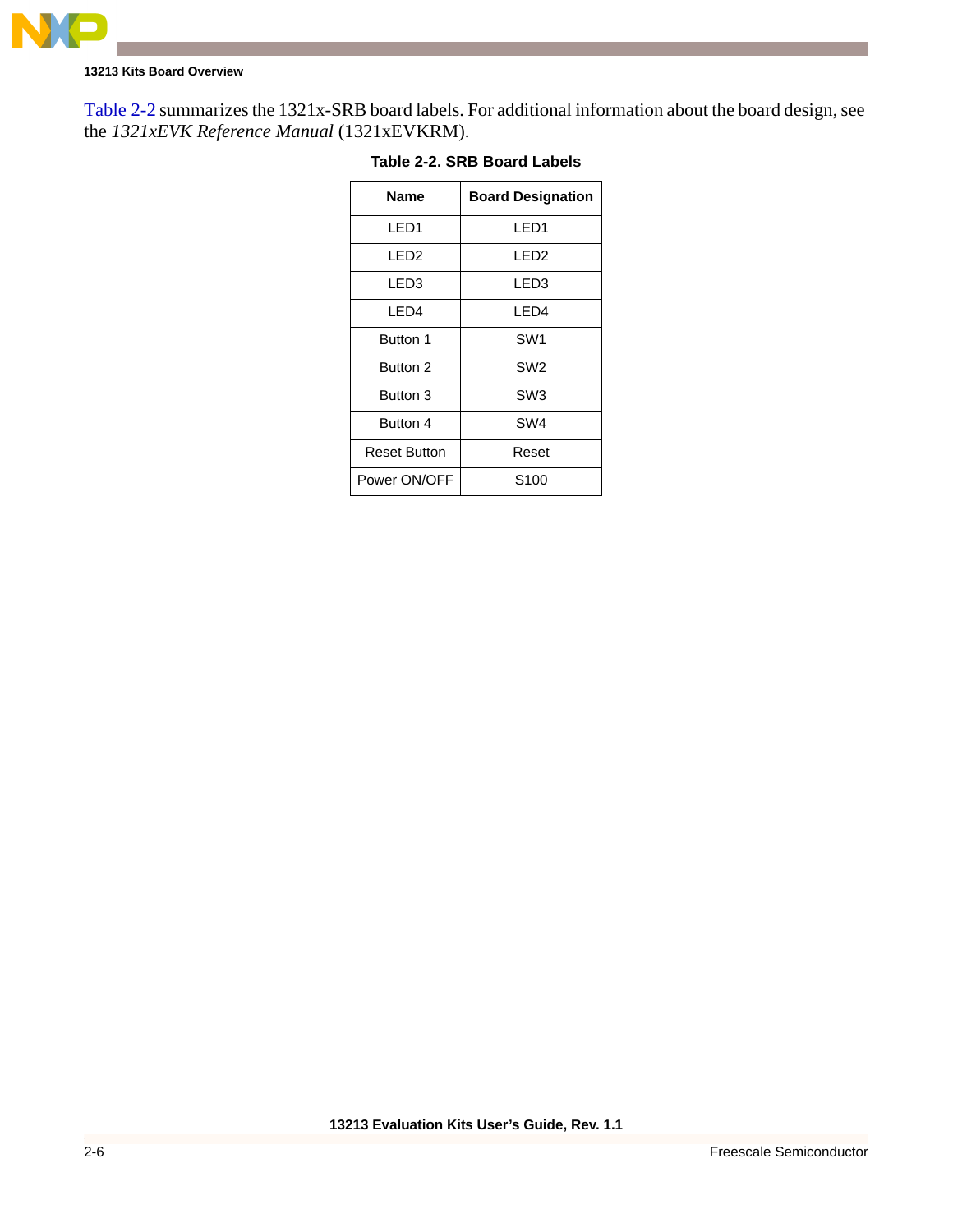

## <span id="page-16-3"></span><span id="page-16-0"></span>**Chapter 3 Evaluation Kit Demonstration Applications**

The sample applications provided with the BeeKit CD are based on Freescale's Simple MAC (SMAC) and/or the 802.15.4 MAC software. For ZigBee stack application examples, see the appropriate Freescale BeeStack documentation.

The following applications are included on the BeeKit CD:

### <span id="page-16-1"></span>**3.1 SMAC Applications**

The following list highlights currently available SMAC applications. Refer to the *Simple Media Access Controller (SMAC) User's Guide* and AN3231 for more information.

- Basic Packet Error Rate (PER)
- Wireless UART
- Accelerometer
- Range
- Lighting
- Test Mode
- Repeater
- Simple Protocol Test Client
- Over the Air Programmer (OTAP)

### <span id="page-16-2"></span>**3.2 802.15.4 MAC/PHY Applications**

The following list highlights currently available 802.15.4 MAC/PHY applications. Refer to the *802.15.4 MAC/PHY Software Reference Manual* (802154MPSRM) and other appropriate Freescale documentation for more information.

- PTC Demonstration (AN2771)
- 802.15.4 MyStarNetwork Demo (802.15.4 MyStarNetwork User's Guide)
- 802.15.4 MyWirelessApp Demo (802.15.4 MyWirelessApp User's Guide)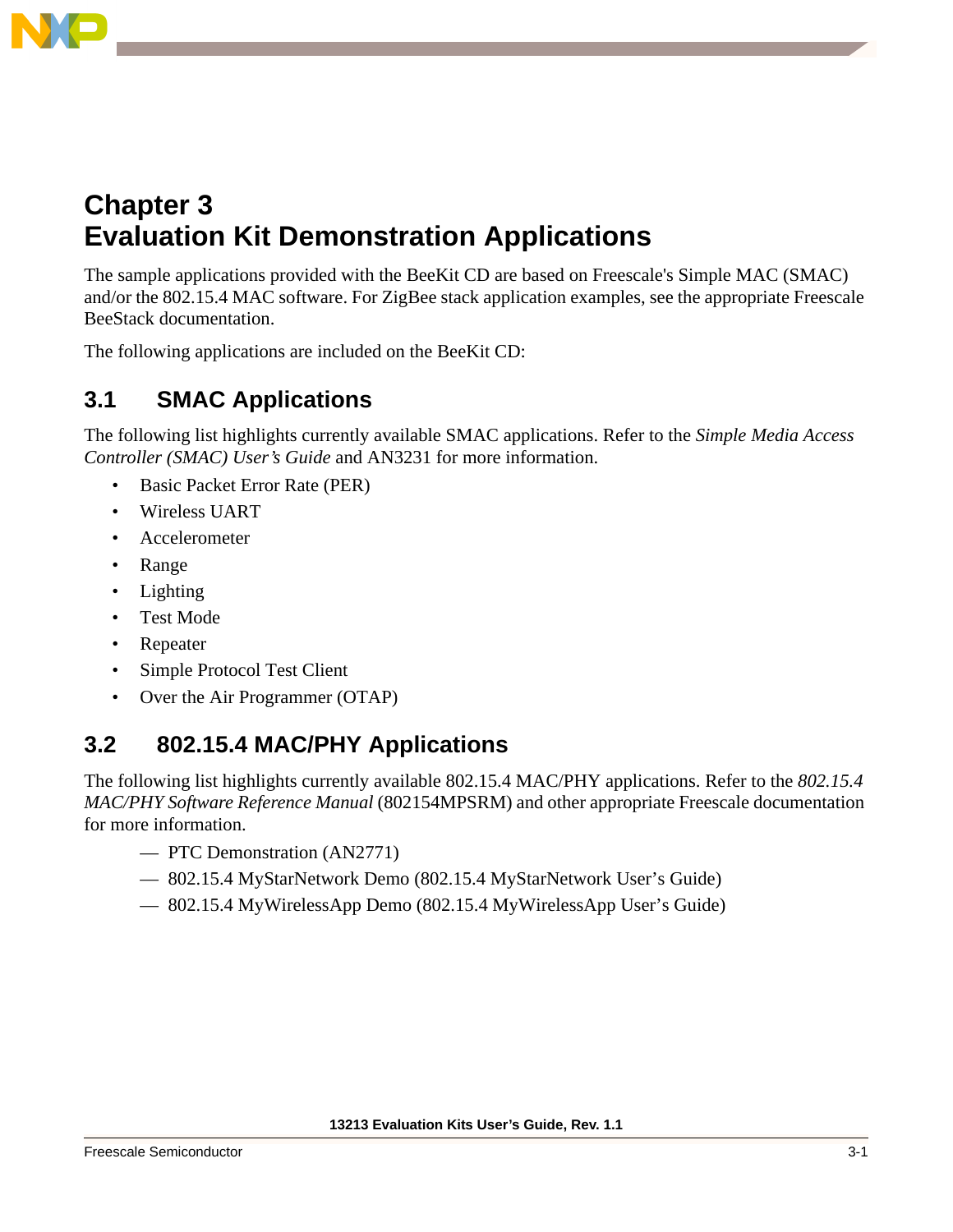

**Evaluation Kit Demonstration Applications**

### <span id="page-17-0"></span>**3.3 Windows Based Application**

The following list highlights currently available Windows based applications. Refer to the *Embedded Bootloader Reference Manual* (802154EBRM), the Freescale Test Tool On-line Help, the *Test Tool User's Guide*, and other appropriate Freescale documentation for more information.

- Test Tool, which contains the following:
	- Command Console
	- Script Server
	- Embedded Bootloader
	- Radio Test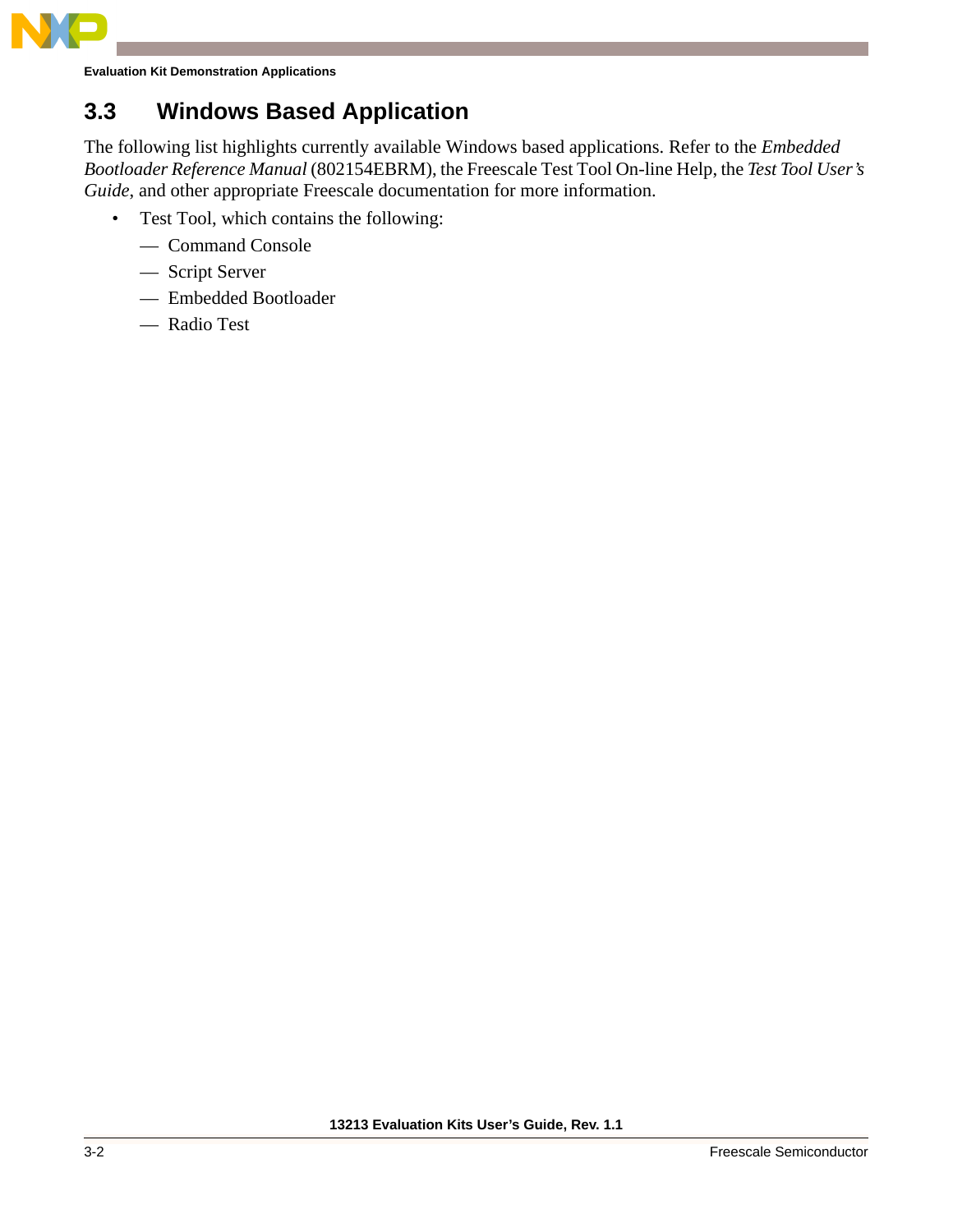

### <span id="page-18-0"></span>**Chapter 4 Solution Development**

This chapter shows how to begin development of an MC1321x system solution. Each section highlights the documentation users must read before beginning system development. Unless specifically stated, all documents described in this chapter are available at: www.freescale.com\Zigbee

### <span id="page-18-1"></span>**4.1 Hardware Design and Layout**

Before users begin their hardware design and layout, Freescale provides and recommends reading the documents shown in Hardware Design and Layout Recommended Reading. These documents contain reference design information and hardware design guidelines.

| <b>Document Title</b>                                                                         | <b>Part Number</b>   |
|-----------------------------------------------------------------------------------------------|----------------------|
| Compact Integrated Antennas: Designs and Applications for the MC1319x/MC1320x, and<br>MC1321x | AN2731               |
| Accelerometer Demonstration With the Sensor Applications Reference Design (SARD)              | AN3232 (MC1320x/21x) |
| 13213EVK Evaluation Board Reference Manual                                                    | 13213EVKRM           |
| MC13201 2.4 GHz, Low Power Transceiver, Reference Manual                                      | MC13201RM            |
| MC13201 2.4 GHz, Low Power Transceiver, Data Sheet                                            | MC13201              |
| MC13202/MC13203 2.4 GHz, Low Power Transceiver, Reference Manual                              | MC13202RM            |
| MC13202/MC13203 2.4 GHz, Low Power Transceiver, Data Sheet                                    | MC13202              |
| MC1321x 2.4 GHz, Low Power Transceiver, Reference Manual                                      | MC1321xRM            |
| MC1321x 2.4 GHz, Low Power Transceiver, Data Sheet                                            | MC1321x              |
| PCB Layout Guidelines for the MC1321x                                                         | AN3149               |

#### **Table 4-1. Hardware Design and Layout Recommended Reading**

In addition, a complete reference design package can be provided upon request.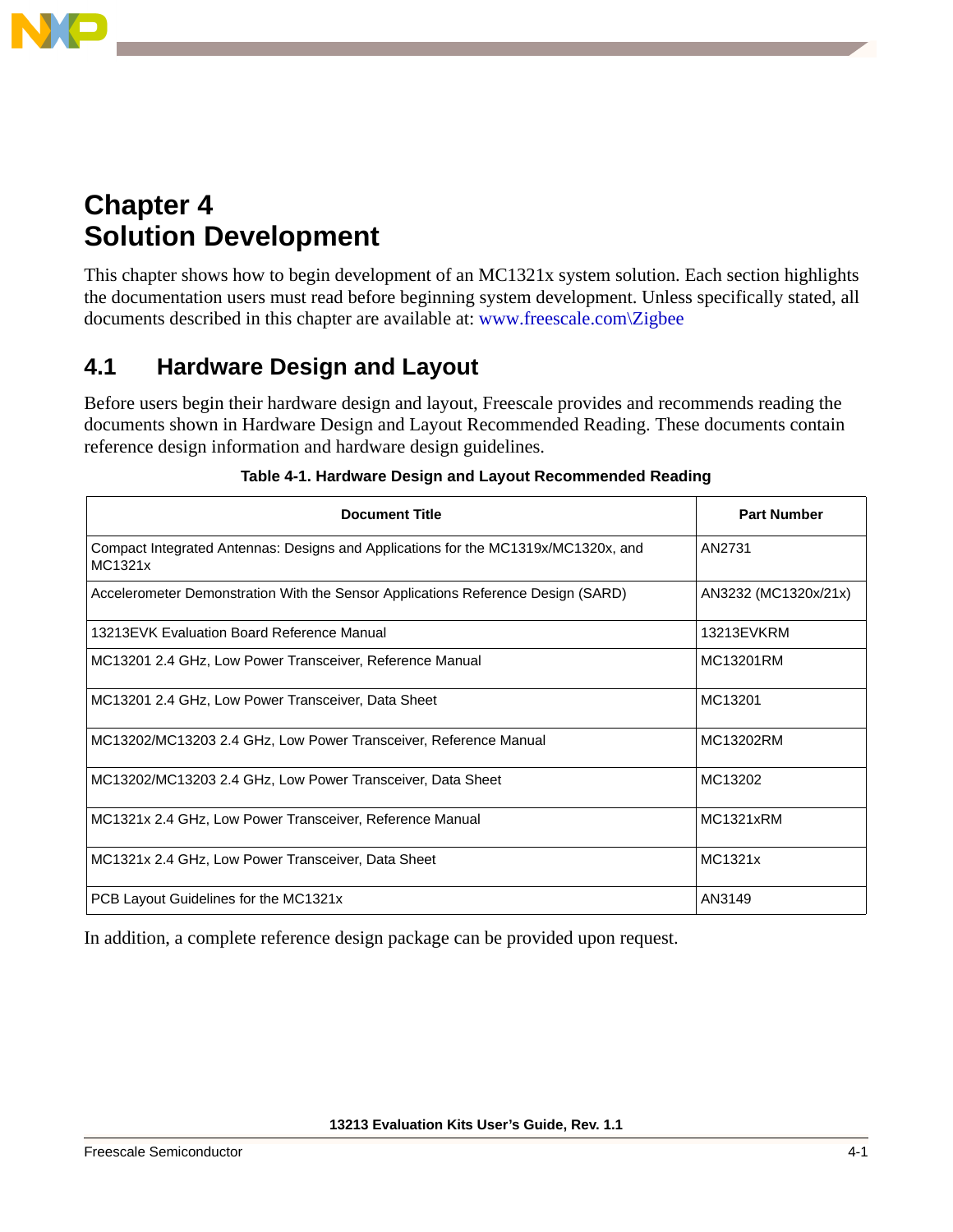

**Solution Development**

### <span id="page-19-0"></span>**4.2 Software Applications Development**

When building applications for the MC13213 transceiver, Freescale recommends using the CodeWarrior Software Development Tools. A trial version is shipped with the BeeKit CD.

In addition, Freescale provides and recommends reading the documents shown in Software Applications Recommended Reading. Most notably, Freescale recommends reading the documentation that describes the Embedded Bootloader implementation and the Non-volatile Memory (NVM) area used for storing information in the application.

| <b>Document Title</b>                                                | <b>Part Number</b> |
|----------------------------------------------------------------------|--------------------|
| Handling MAC Address Erasure, Recommendations for Restoration        | AN2825             |
| 802.15.4/ZigBee Embedded Bootloader Reference Manual                 | 802154FBRM         |
| MC13201 2.4 GHz, Low Power Transceiver, Reference Manual             | MC13201RM          |
| MC13201 2.4 GHz, Low Power Transceiver, Data Sheet                   | MC13201            |
| MC13202/MC13203 2.4 GHz, Low Power Transceiver, Reference Manual     | MC13202RM          |
| MC13202/MC13203 2.4 GHz, Low Power Transceiver, Data Sheet           | MC13202            |
| MC1321x 2.4 GHz, Low Power Transceiver, Reference Manual             | MC1321xRM          |
| MC1321x 2.4 GHz, Low Power Transceiver, Data Sheet                   | MC1321x            |
| HCS08 Flash Library Integration For ZigBee and 802.15.4 Applications | AN2770             |
| 802.15.4 MAC/PHY Software Reference Manual                           | 802154MPSRM        |

**Table 4-2. Software Applications Recommended Reading**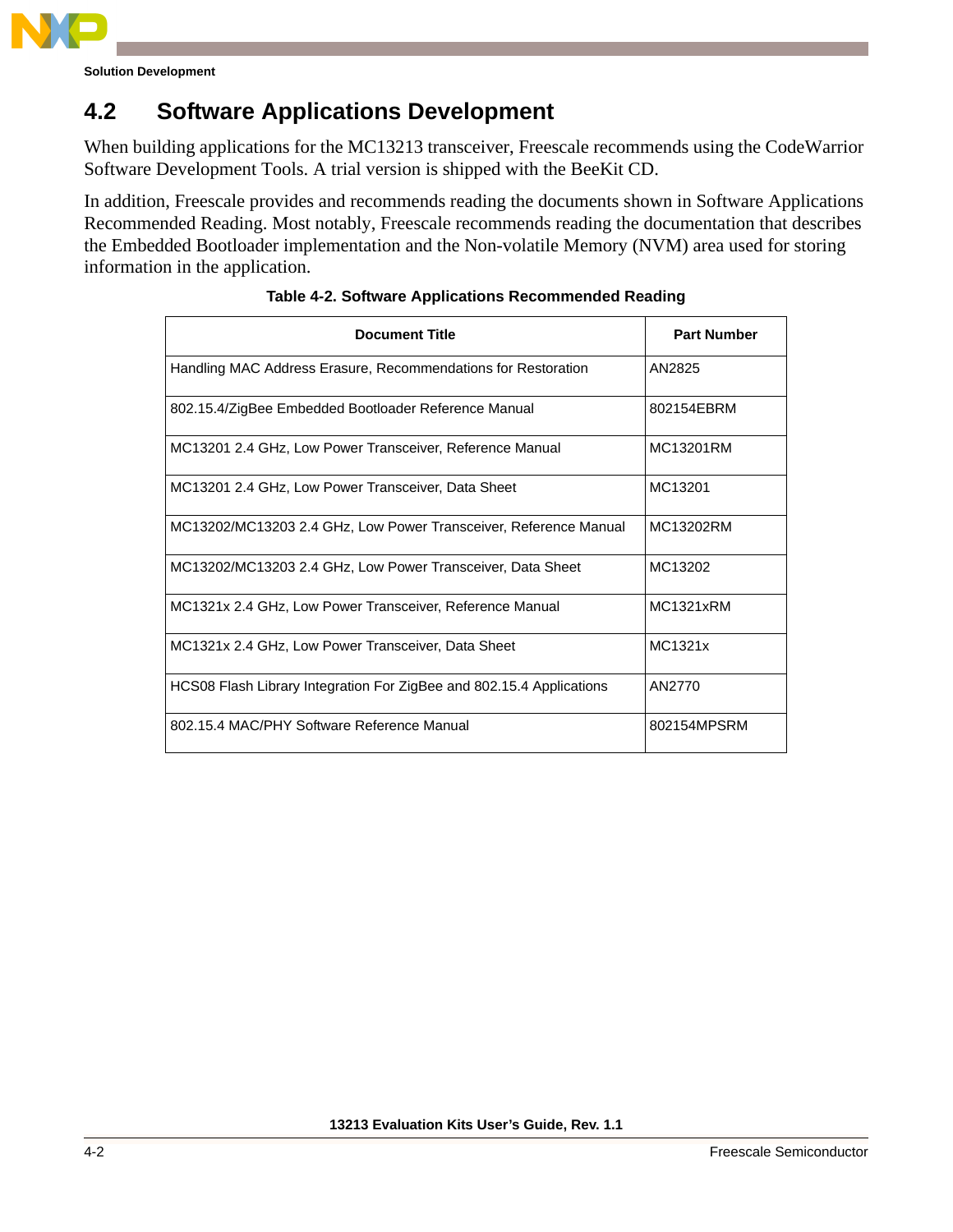

### <span id="page-20-0"></span>**4.3 Proprietary Applications (SMAC)**

To begin development of a proprietary application, Freescale provides and recommends reading the documents shown in [Table 4-3.](#page-20-2)

<span id="page-20-2"></span>

| <b>Document Title</b>                                                                                                                           | <b>Part Number</b> |
|-------------------------------------------------------------------------------------------------------------------------------------------------|--------------------|
| MC1321x Accelerometer Demonstration Quick Start Guide                                                                                           | AN3230             |
| MC1321x Demonstration Operation: Running the Packet Error Rate, Wireless UART,<br>Accelerometer, Range, and Lighting Demonstration Applications | AN3231             |
| MC1321x Accelerometer Demonstration Program                                                                                                     | AN3232             |
| Simple Media Access Controller (SMAC) User's Guide                                                                                              | <b>SMACRM</b>      |

#### **Table 4-3. Proprietary Applications Recommended Reading**

### <span id="page-20-1"></span>**4.4 802.15.4 Specific Applications**

Freescale provides and recommends reading the documents shown in 802.15.4 Specific Applications Recommended Reading. This documentation helps guide users through development of an application that sits on top of the 802.15.4 MAC.

**Table 4-4. 802.15.4 Specific Applications Recommended Reading**

| <b>Document Title</b>                                                                                             | <b>Part Number</b> |
|-------------------------------------------------------------------------------------------------------------------|--------------------|
| 802.15.4 MAC/PHY Software Reference Manual                                                                        | 802154MPSRM        |
| ZigBee/802.15.4 PHY Protocol Test Client (PTC),<br>Running the PTC Demonstration on the 13192-EVB (DIG-528 board) | AN2771             |
| 802.15.4 PHY (Physical Layer) Setup and Porting to Various Printed Circuit Boards (PCBs)                          | AN2769             |
| 802.15.4 Media Access Controller (MAC) MyStarNetworkApp User's Guide                                              | 802154MSNUG        |
| 802.15.4 Media Access Controller (MAC) MyWirelessApp User's Guide                                                 | 802154MWAUG        |